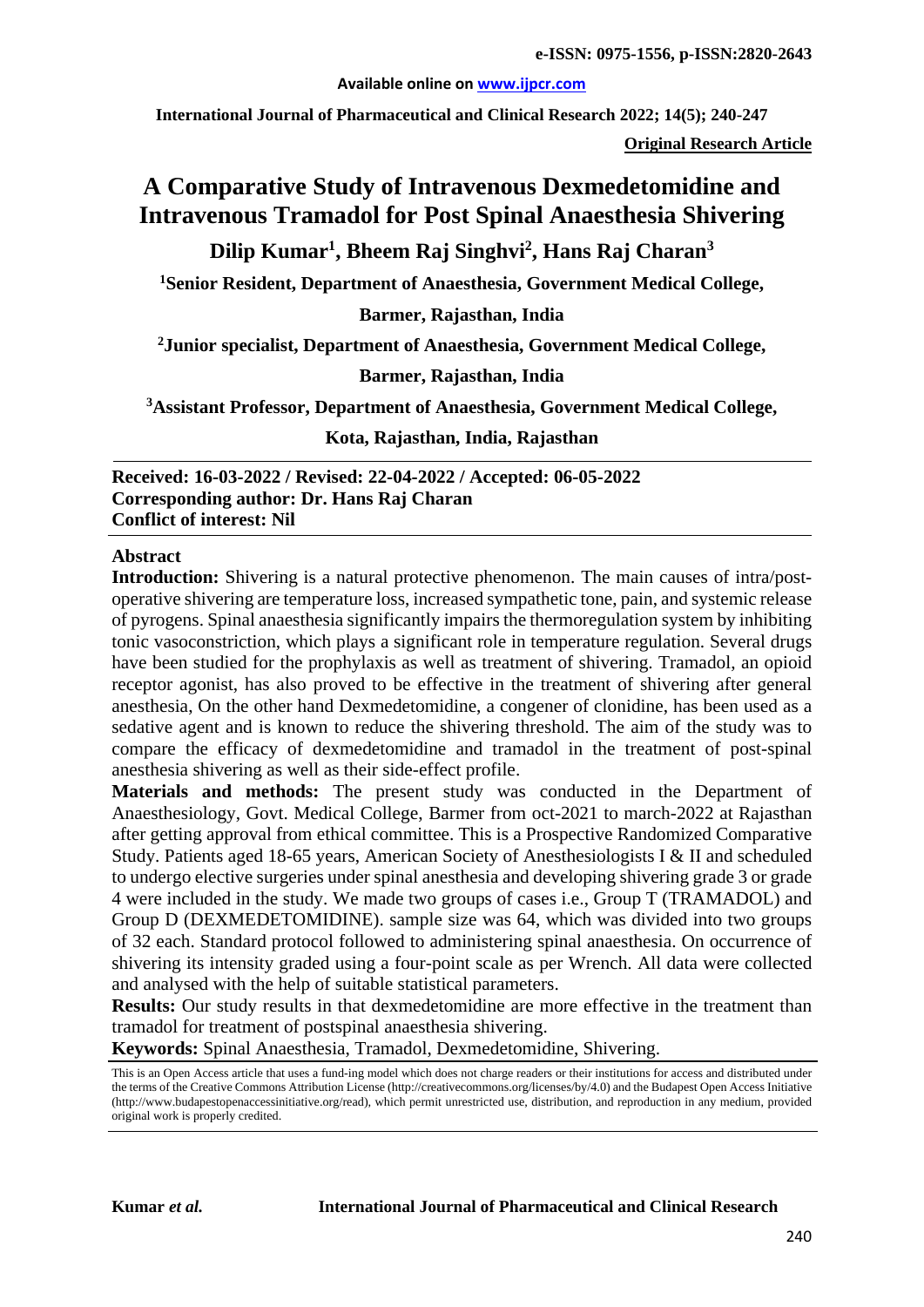### **Introduction**

Shivering is a natural protective phenomenon. The main causes of intra/post-operative shivering are temperature loss, increased sympathetic tone, pain, and systemic release of pyrogens[1].The incidence of shivering has been found to be quite high, approximately 40-50% in different studies[2]. It can double or even treble oxygen consumption and carbon dioxide production[3]. Shivering also increases intraocular and intracranial pressure, and may contribute to increased wound pain, delayed wound healing, and delayed discharge from postanaesthetic care[4,5]. Thermoregulatory responses like vasoconstriction and shivering are activated when core temperature falls below the normal range[6]. Spinal anaesthesia significantly impairs the thermoregulation system by inhibiting tonic vasoconstriction, which plays a significant role in temperature regulation. Although hypothermia may provide protection against ischemia, there is ample clinical evidence that hypothermia causes multiple physiological derangements[7]. shivering may contribute to increased wound pain, delayed wound healing, and delayed discharge from post anesthetic care[8]. Several pharmacologic and nonpharmacologic strategies are available for the treatment of shivering with no consensus on the gold standard therapy[9].Several drugs have been studied for the prophylaxis as well as treatment of shivering. This includes opioids, 5 hydroxytryptamine receptor antagonists, N-methyl D-aspartate receptor antagonists, cholinomimetics and biogenic amines, pethidine, tramadol, dexmedetomidine, clonidine, dexamethasone and urapidil[10]. But unfortunately, no single drug has been found to be effective and without any adverse effects**.** Pethidine was long considered as the agent of choice to control shivering, but many institutions are now a day avoiding pethidine because of its adverse effects. Tramadol, an opioid receptor agonist, is an inhibitor of the reuptake of serotonin (5-hydroxytryptamine) and norepinephrine in the spinal cord. This facilitates 5-hydroxytryptamine release, which influences thermoregulatory control. Presently it is a widely used drug for the control of shivering. The effectiveness of tramadol, which is a central effective analgesic with its weak opioid features, has also proved to be effective in the treatment of shivering after general anesthesia[11], yet research on the effectiveness of tramadol over the shivering of patients under spinal anesthesia is lacking.

On the other hand, Dexmedetomidine, a congener of clonidine, is a highly selective α2-adrenoceptor agonist. The sedative properties of the drug are produced by stimulation of α**2** receptors on presynaptic neurons. The net effect is a decrease in norepinephrine release from presynaptic neurons with inhibition of postsynaptic activation, which attenuates central nervous system excitation, especially the area of the brain stem called the locus coeruleus[12- 14]. It has been used as a sedative agent and is known to reduce the shivering threshold[15]. Few studies which have explored its anti-shivering potential have inferred that dexmedetomidine is an effective drug without any major adverse effect and provides good haemodynamic stability[16-18]. It has been used for its ability to cause sympatholysis and decrease anesthetic requirements.

The need to find a better drug which has comparable efficacy to tramadol and at the same time has less side effects. The aim of the study was to compare the efficacy of dexmedetomidine and tramadol in the treatment of post-spinal anesthesia shivering as well as their side-effect profile.

# **Material and Methods:**

The present study was was conducted in the Department of Anaesthesiology, Govt. Medical College, Barmer from oct-2021 to march-2022 at Rajasthan after getting approval from ethical committee. This is a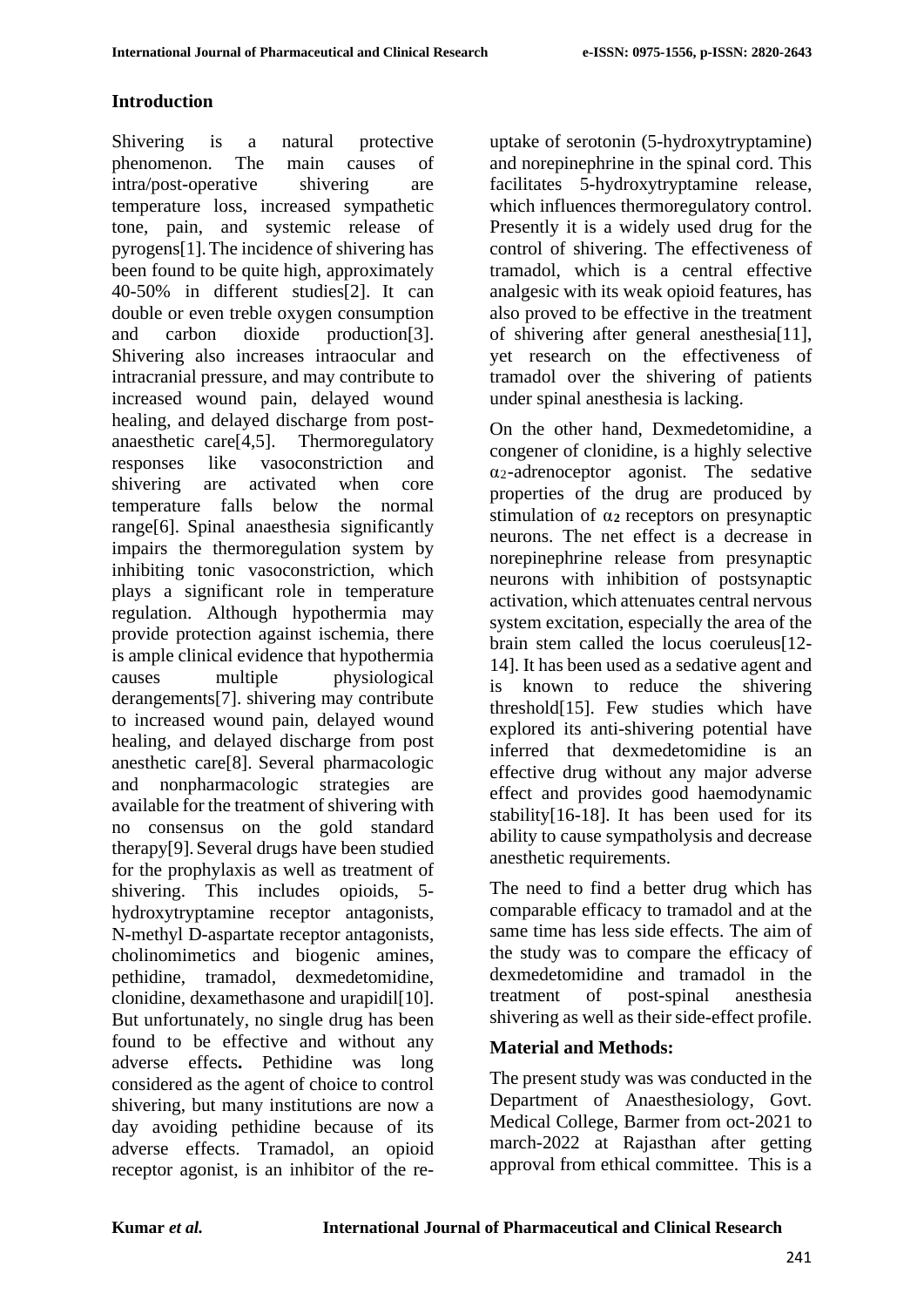Prospective Randomized Comparative Study.

**Source of data:** Patients in the age group of 18-65 years, American Society of Anesthesiologists (ASA) I & II and scheduled to undergo elective surgeries under spinal anesthesia and developing shivering grade 3 or grade 4 were included in the study. We conclude this study of two independent group of cases i.e., Group T (TRAMADOL) and Group D (DEXMEDETOMIDINE), the Group T: Group D ratio being 1:1 satisfying the inclusion criteria. sample size obtained was 64, which was divided into two groups of 32 each.

**Methodology**: After obtaining the approval of the Ethical committee and written Informed consent, a total of 64 patients confirming to the inclusion and exclusion criteria was included in the study. All preanaesthetic evaluation of the patients was performed by an anaesthesiologist a day before the surgery. The patients who developed shivering under spinal anesthesia was randomly allocated to Group T or Group D on the basis of computer-generated random table. Group T patients received tramadol 0.5 mg.kg−1 and Group D received dexmedetomidine 0.5 mcg.kg−1. The randomization scheme was generated using the Website Randomization.com. The computergenerated Group number (T or D) was put in a closed opaque envelope. The first anesthesiologist opened the envelope and added the study drug in a 10 mL normal saline and handed over to the second anesthesiologist who was blinded to the study drug. He administered the drug in 100ml Normal saline over10 minutes intravenously and monitored the patient. Spinal anaesthesia was performed using standard protocol.

On occurrence of shivering its intensity graded using a four-point scale as per Wrench (Appendix A). Grade 0: No shivering, Grade 1: One or more of the following: Piloerection, peripheral vasoconstriction, peripheral cyanosis, but without visible muscle activity, Grade 2: Visible muscle activity confined to one muscle group, Grade 3: Visible muscle activity in more than 1 muscle group and Grade 4: Gross muscle activity involving the whole body. Patients who developed either Grades 3 or 4 shivering were included in the study.

Time of onset of shivering was noted and recorded as 0 h. The grade of shivering along with vital parameters i.e. HR, Systolic blood pressure, Diastolic blood pressure, RR,  $SpO<sub>2</sub>$ , and axillary temperature were recorded.

Supplemental oxygen was administered to all the patients at the onset of shivering with the rate of 5 L/min using face mask. The specified drug as per the random allocation for this patient was prepared and given over 10 minutes. Assessment and recording of the above said parameters were done at 0, 5, 10, 15, 30, 45 and 60 minutes along with continuous monitoring of ECG and SpO2. Time taken for cessation of shivering was noted.

The level of sedation assessed, graded, and recorded at 0, 5, 10, 15, 30, 45 and 60 minutes simultaneously. Grading was done using the Ramsay sedation scale (Ramsay sedation scale: Score 1 - anxious, agitated or restless; Score 2 - cooperative, oriented, and tranquil; Score 3 - responds to verbal command; Score 4 - asleep with brisk response; Score 5 - asleep with sluggish response; Score 6 - asleep with no response.

Drug Response was defined as complete when shivering score declined to 0, incomplete when the scores decreased but did not abolish the shivering completely and failed if no change in scores was observed after 15 minutes of treatment. Recurrence of shivering also noted until the patient left the operation theatre. Patients who not responded or in whom recurrence of shivering occurred were treated with additional dose of dexmedetomidine (0.5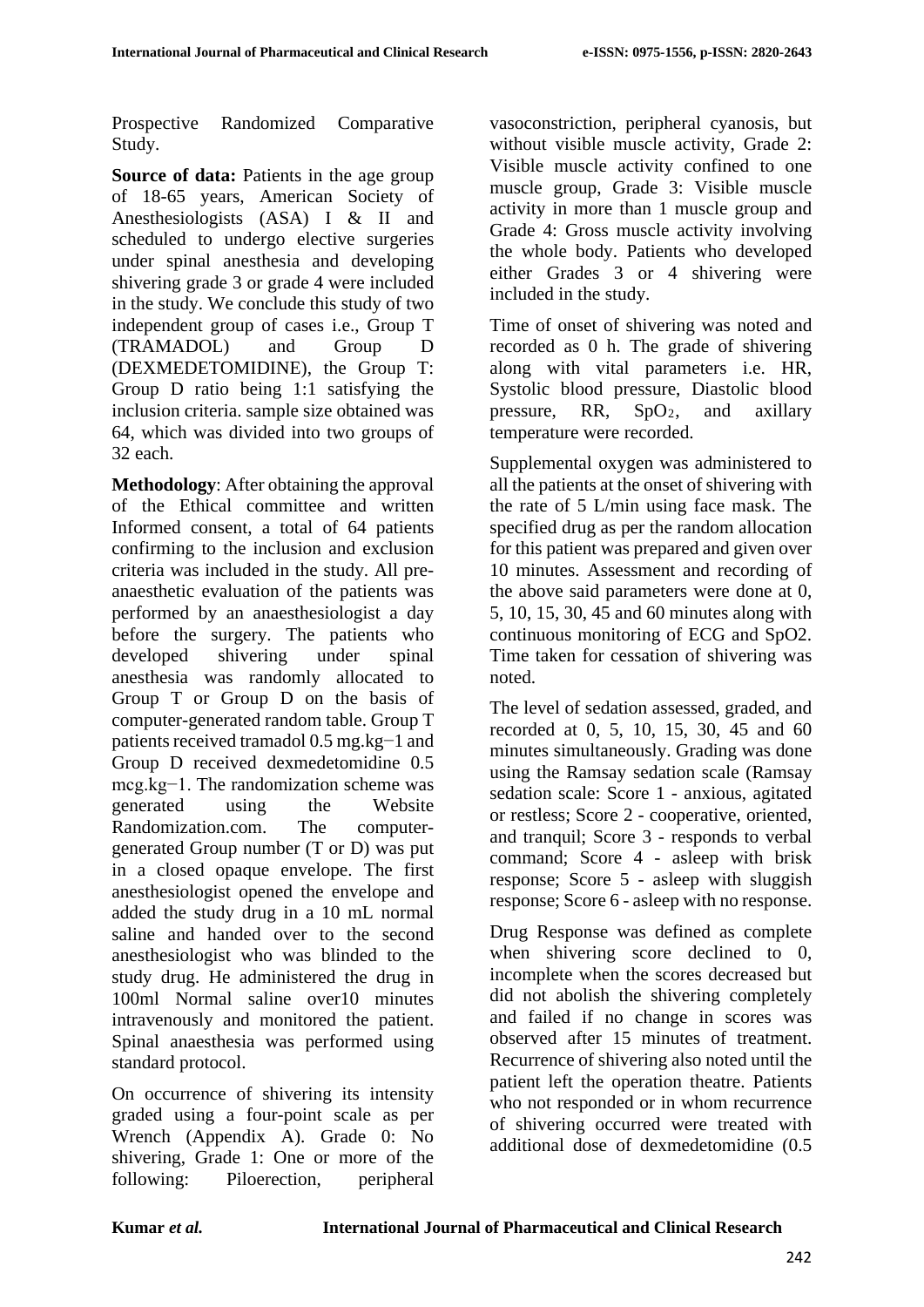µg/kg IV) or tramadol (0.5 mg/kg IV) in the respective groups.

#### **Results:**

#### **Table 1: The distribution of mean time taken for cessation of shivering across two study groups**

|                                                | ---             |                |              |
|------------------------------------------------|-----------------|----------------|--------------|
|                                                | <b>TRAMADOL</b> | DEXMEDETOMIDIN |              |
|                                                |                 |                | <b>VALUE</b> |
| TIME TAKEN FOR CESSATION $\mid$ 5.72 $\pm$ .65 |                 | $4.02 \pm .46$ | 0.001        |
| (min)                                          |                 |                |              |

P value for this is 0.001 and the distribution of mean time taken for cessation is significantly lower in Group D compared to Group T (P-value  $0.001$ ).



**Figure 1: The distribution of sedation score across two study groups.**

At 0 minutes, no patients in tramadol and dexmedetomidine group found for grade 2 sedation. At 5 minutes, no patients in tramadol and dexmedetomidine group had grade 2 sedation score. At 10 minutes no patients in tramadol and in dexmedetomidine group, 11 patients had grade 1 sedation and 21 patient had grade 2 sedation. At 15 minutes, 27 patients in tramadol group had grade 1 sedation and 0 patients in dexmedetomidine group. But 5

patients in tramadol group had grade 2 sedation and 24 patients in dexmedetomidine group and grade 3 account for 8 patients for dexmedetomidine group. At 30 minutes, in tramadol group, 24 and 8 patient had grade 1 and 2 sedation respectively, in dexmedetomidine group, 0 and 24 and 8 patients had grade 1, 2 and 3 sedation respectively.

At 45 minutes, in tramadol group, 25 and 7 patient had grade 1 and 2 sedation, in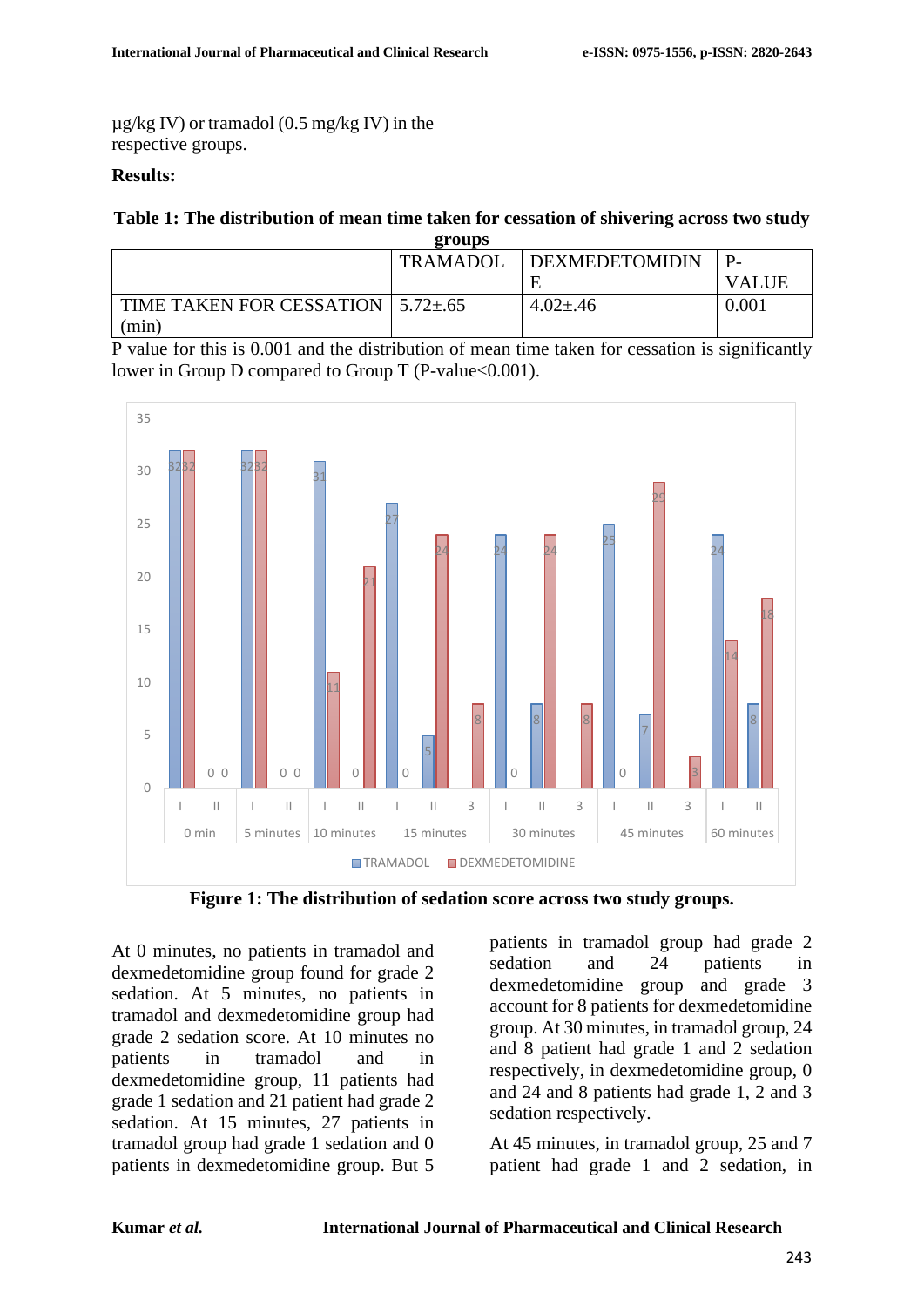dexmedetomidine group, 0,29 and 3 patients had grade 1,2 and 3 sedation respectively. At 60 minutes, 24 and 8 patients in tramadol group had grade 1 and 2 sedation, in dexmedetomidine group, 14

and 18 patient had grade 1 and grade 3 sedation scores. P value for this is 0.001 and the distribution of mean sedation score is significantly higher in Group D compared to Group T (P-value  $< 0.001$ ).

| Table 2: The distribution of adverse effects across two study groups |  |  |  |  |  |  |  |  |  |  |  |
|----------------------------------------------------------------------|--|--|--|--|--|--|--|--|--|--|--|
|----------------------------------------------------------------------|--|--|--|--|--|--|--|--|--|--|--|

|                    |              | ADVERSE EFFECTS   TRAMADOL   DEXMEDETOMIDINE   P VALUE |  |
|--------------------|--------------|--------------------------------------------------------|--|
| <b>VOMITTING</b>   | $3(9.3\%)$   |                                                        |  |
| <b>NAUSEA</b>      | $4(12.5\%)$  |                                                        |  |
| <b>HYPOTENSION</b> |              | 1(3.1)                                                 |  |
| <b>BRADYCARDIA</b> |              | $3(9.3\%)$                                             |  |
| NH                 | $25(78.1\%)$ | 29(90.6%)                                              |  |

Significantly higher proportion of cases from Group T had higher incidence of adverse effects than cases from Group D (P-value  $< 0.05$ ).

### **Discussion:**

Lower abdominal and lower limb surgeries are usually done under spinal anaesthesia. One of the least addressed and a very distressing complaint in many of the patients is shivering during the surgery and in the immediate postoperative period. A number of steps are usually taken to prevent shivering during the surgery and one important step is administration of drugs to prevent shivering during surgery. It is essential to adequately sedate the patient after administration of spinal anaesthesia. Most of the sedatives have problems like hypotension, bradycardia and also provides unreliable sedation, that is, the dose required for every patient may vary widely. This study was formulated in such a way to address these two problems.

Dexmedetomidine, produces arousable sedation, hypnosis, anxiolytic and antishivering properties. It can cause decrease in heart rate and blood pressure. Tramadol is a semi synthetic opioid which controls shivering and also sedation. It has a high incidence of vomiting and in various studies, it is found to be approximately 70%[19].

We planned a study to find out the efficiency of these drugs in the prevention of shivering. Our study was planned in a prospective, randomized double blind manner to study the efficacy of these two drugs in the prevention of shivering.

We analysed these drugs profile under following heads:

#### **a. Age, Body weight, Height, BMI, Gender, ASA grades**

On analysing the demographic profile, the distribution of age, sex and height of the patients in both the groups are comparable.

### **b. Duration of Anaesthesia and surgery**

In our study mean duration of anaesthesia for tramadol group patients was 124.6min and of Dexmedetomidine group it was 125.75min. A study conducted by Mittal et al.[20] show the mean duration of anaesthesia for tramadol was 127.60min and for Dexmedetomidine group was 133.60 min. In our study mean duration of surgery for tramadol group patients was 74.32min and of Dexmedetomidine group it was 78.18min.

### **c. Time Taken for Cessation**

In our study mean time taken for cessation for tramadol group patients was 5.72min and of Dexmedetomidine group it was 4.02min. A study conducted by Mittal et al[20] show the time taken for cessation for tramadol was 5.92 min and for Dexmedetomidine group was 2.52 min.

### **d. Adverse effects**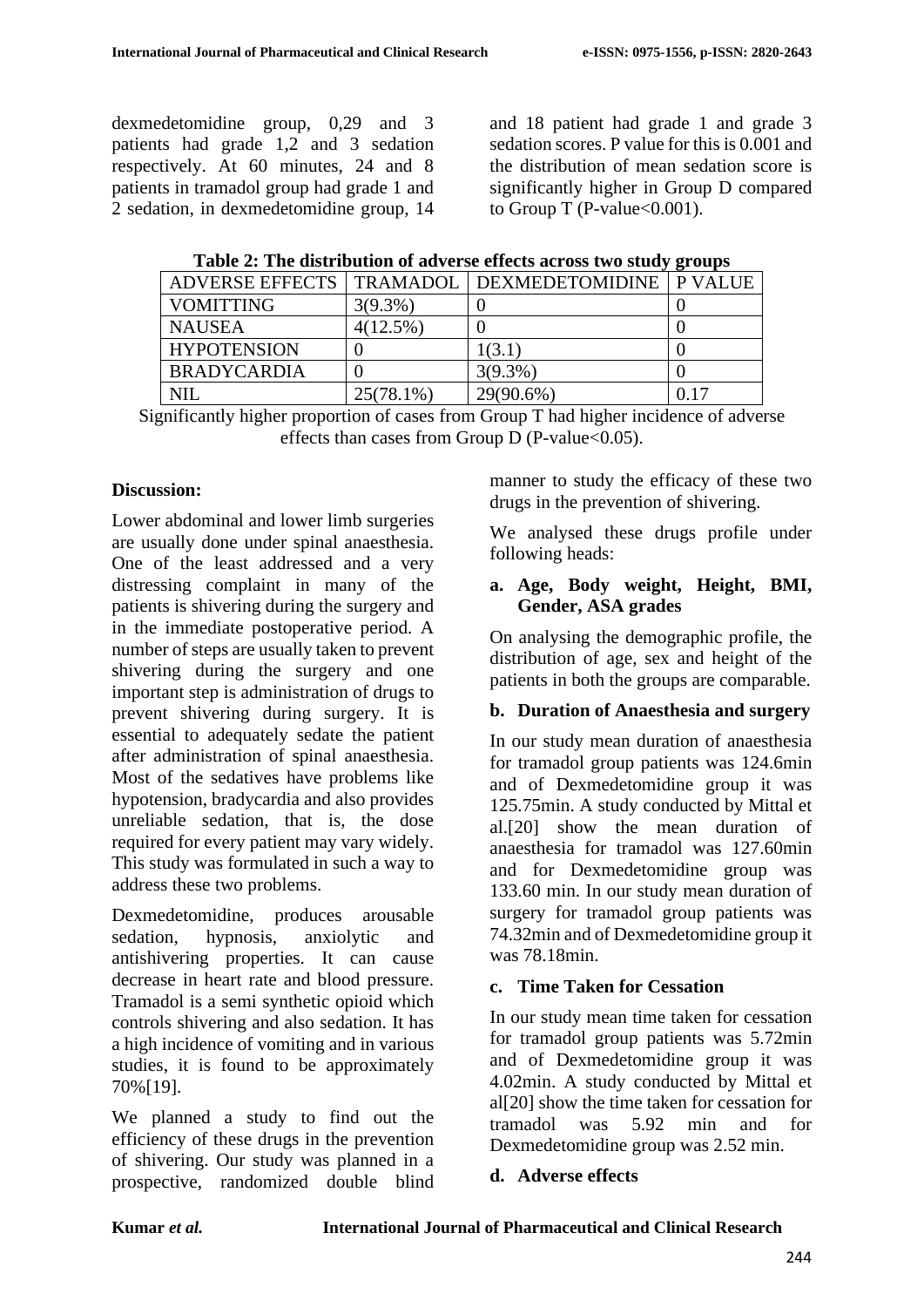In our study incidence of nausea and vomiting with tramadol was 9.3% and 12.5%. incidence of nausea and vomiting with Dexmedetomidine was NIL. However, in the study by Shukla *et al*.[21] the incidence of nausea was quite high (77.5%), whereas Wason *et al*.[22] have reported the incidence of nausea as only 4%[22]. These variations could be explained by the peculiar patient characteristics in different studies.

### **e. Shivering**

The primary outcome measure studied was the ability of the drugs in the prevention of shivering among the study population. Among the two drugs used in the study, tramadol was found to be superior to other drugs in the prevention of shivering as only 1 patient among the 32 patients who were given tramadol had shivering. This result is in accordance with the report by Lim fern et al.[23] study which also had a similar outcome. Tramadol group patients had the highest incidence of shivering with 12 patients in that group had shivering grade >2. a statistically poor outcome for both groups when compared with dexmedetomidine group. The reason for this difference could have been because that study was given to patients after the patients shivered as for treatment. When compared with Mittal et al.[20] study, which was a 2-drug comparison between dexmedetomidine and tramadol, showed that both drugs were equally effective but dexmedetomidine had a faster onset of action. Venkatraman et al.[24] conducted a study to compare tramadol, clonidine and dexmedetomidine for post spinal anesthesia shivering. In this study, time taken for control of shivering in group D and group T was  $5.76 \pm 1.14$  mins vs  $6.72 \pm 1.27$  mins respectively. In our study, time of control of shivering in group D and group T was  $4.0 \pm$ 0.46 mins and  $5.7 \pm 0.66$  mins respectively.

The reason of this difference (in time of control of shivering in group D and group T) from our study could be because of different demographic profile, as patients aged 18 to 45 years with Grade 2 to 4 of shivering were included in this study compared to 18-65 years of age group with shivering grade 3 and 4 were included in our study. Secondly study drugs were administered as IV bolus over 2 min in this study compared to slow IV infusion in 100 ml normal saline (NS) over 10 min in our study.

The difference in time of control of shivering in group T from our study could also be due to dose variation, as higher dose of tramadol was administered i.e 2 mg/kg compared to 0.5 mg/kg in our study. And this difference also signifies that higher dose of tramadol may reduce the "time of control of shivering"

Manohar Panneer et al.[25] conducted a study to compare clonidine and dexmedetomidine for post spinal anesthesia shivering in patients undergoing lower limb orthopedic surgeries on 60 patients randomized into 2 Groups (30 each). In this study, the time taken to control shivering in group D and group C was  $2.23 \pm 0.43$  min and  $5.54 \pm 0.58$  min. In our study, time of control of shivering in group D was  $4.0 \pm$ 0.46 mins compared to  $2.23 \pm 0.43$  min in this study.

# **f. Sedation**

The secondary outcome measure of the study was sedation. The secondary outcome measure of the study was sedation. All the drugs used in the study for prevention of shivering can cause sedation to varying degrees. So no other sedatives or hypnotics or anxiolytics were given during the study. A sedation score of 2 (Drowsy, arousable to physical stimuli) in most of the patients in dexmedetomidine group. Sedation after the bolus dose lasted for over 90 minutes and patients were comfortable during the surgery. In tramadol group, the sedation scale was 1 mostly. This observation was similar in other studies also. Mittal et al.[20] concluded the study as sedation due to dexmedetomidine provides additional comfort to the patient. Bozgeyik et al.[26]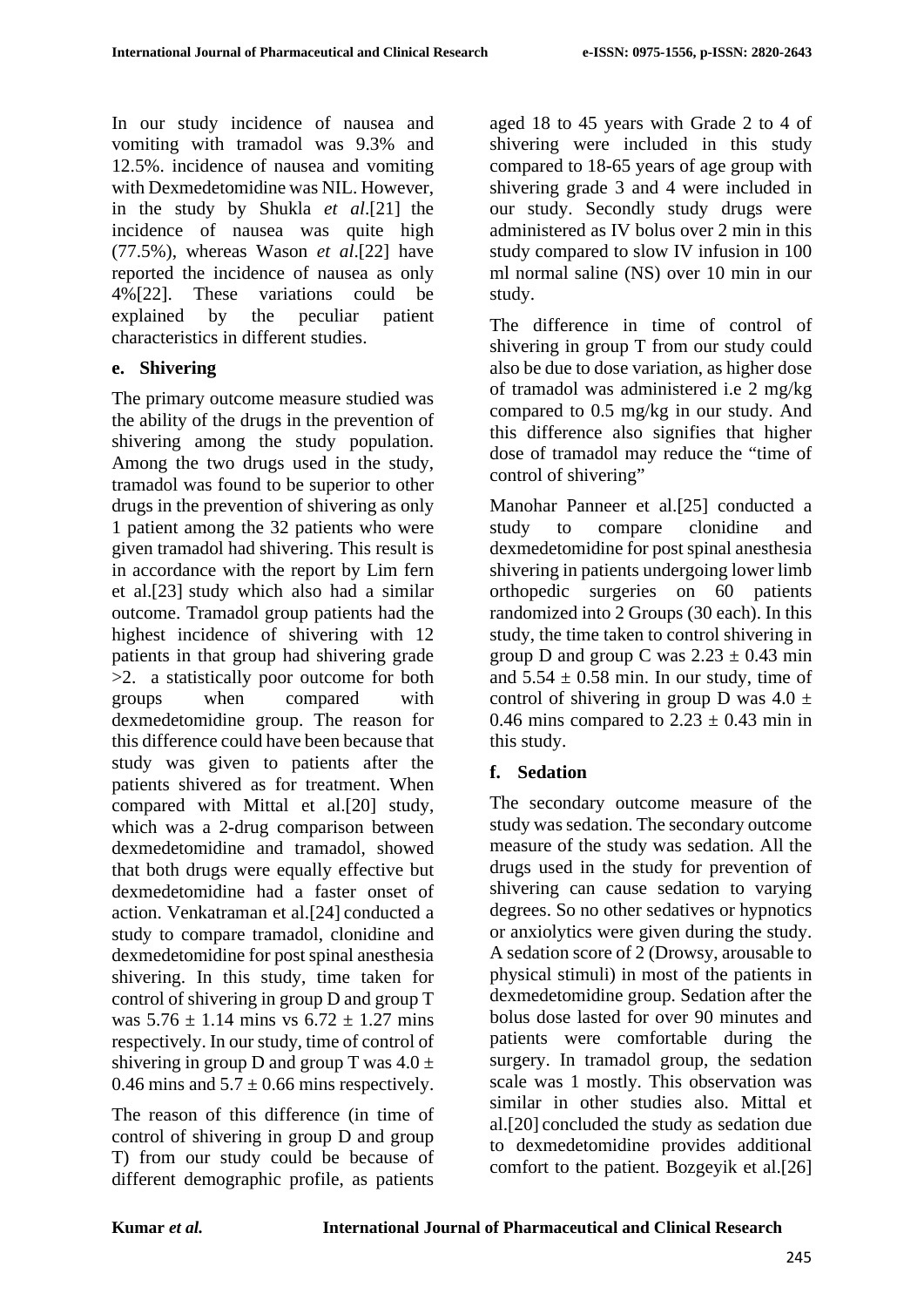had a similar observation as dexmedetomidine causes sedation and relieves anxiety. The sedation score was higher in dexmedetomidine group starting from 5 minutes as observed in Bozgeyik et al.[26] is the similar result in our study too.

Keerthi P et al.[27] evaluated effects of dexmedetomidine, butorphanol and tramadol on post spinal anesthesia shivering. In this study, 68.8 % patients in Group D, had a Ramsay sedation score of 3 while 31.3 % patients exhibited a Ramsay Sedation Score of 2. Whereas in Group T, 96 % patients exhibited a Ramsay Sedation Score of 1 or 2 whereas 4 % patients had a Ramsay sedation score of 3.

## **Conclusion:**

We conclude that dexmedetomidine is more effective in the treatment than tramadol for treatment of postspinal shivering due to its higher response rate, shorter response time, lower incidence of recurrence and intraoperative sedation without any incidence of nausea and vomiting but can lead to hemodynamic alterations which is easily treatable. Meanwhile, tramadol offers more hemodynamic stability and lower costs but associated with unpleasent incidence of nausea and vomiting.

# **References:**

- 1. Sessler DI. Temperature regulation and monitoring. In: Millar RD, editor. 7<sup>th</sup> ed. Textbook of Anaesthesia. New York: Churchill Livingstone Inc.; 2010. p. 1533-56.
- 2. De Witte J, Sessler DI. Perioperative shivering: Physiology and pharmacology. Anesthesiology 2002; 96:467-84.
- 3. Bhattacharya P, Bhattacharya L. Postanaesthetic shivering (PAS): A review. Indian J Anaesth 2003; 47:88- 93.
- 4. Katyal S, Tewari A. Shivering: Anaesthetic considerations. J Anaesth Clin Pharmacol 2002; 18:363-76.
- 5. Kranke P, Eberhart LH, Roewer N, Tramèr MR. Pharmacological treatment of postoperative shivering: A quantitative systematic review of randomized controlled trials. Anesth Analg 2002; 94:453-60.
- 6. Weant KA, Martin JE, Humphries RL, et al. Pharmacologic options for reducing the shivering response to therapeutic hypothermia. Pharmacotherapy. 2010; 30:830-41.
- 7. Bhattacharya P, Bhattacharya L. Postanaesthetic shivering (PAS): A review Indian J Anaesth 2003;47:88- 93.
- 8. Kranke P, Eberhart LH, Roewer N, Tramer MR. Pharmacological treatment of postoperative shivering: a quantitative systematic review of randomized controlled trials. Anesth Analg [Internet]. 2002;94(3):453–60.
- 9. https://pharmacy.uic.edu/departments/ pharmacy-practice/centers-andsections/drug-informationgroup/2014/2013/september-2013 faqs.
- 10. Park SM, Mangat HS, Berger K, et al. Efficacy spectrum of anti-shivering medications: meta-analysis of randomized controlledtrials. Crit Care Med. 2012; 40:3070-82.
- 11. Mathews S, Al Mulla A, Varghese PK, Radim K, Mumtaz S. Postanesthetic shivering – a new look at tramadol. Anesthesia. 2002; 57:394–8.
- 12. Scholz J, Tonner PH. α2-Adrenoceptor anesthesia: a new paradigm. Curr Opin Anaesthesiol 2000; 13:437-42.
- 13. Chiu TH, Chen MJ, Yang YR, Yang JJ, Tang FL. Action of dexmedetomidine on rat locus coerleus neurons: intracellular recording in vitro. Eur J Pharmacol 1995; 285:261-8.
- 14. Shelly MP. Dexmedetomidine: a real innovation or more of the same? Br J Anaesth 2001; 87:677-8.
- 15. Bajwa SJ, Gupta S, Kaur J, Singh A, Parmar S. Reduction in the incidence of shivering with perioperative dexmedetomidine: A randomized